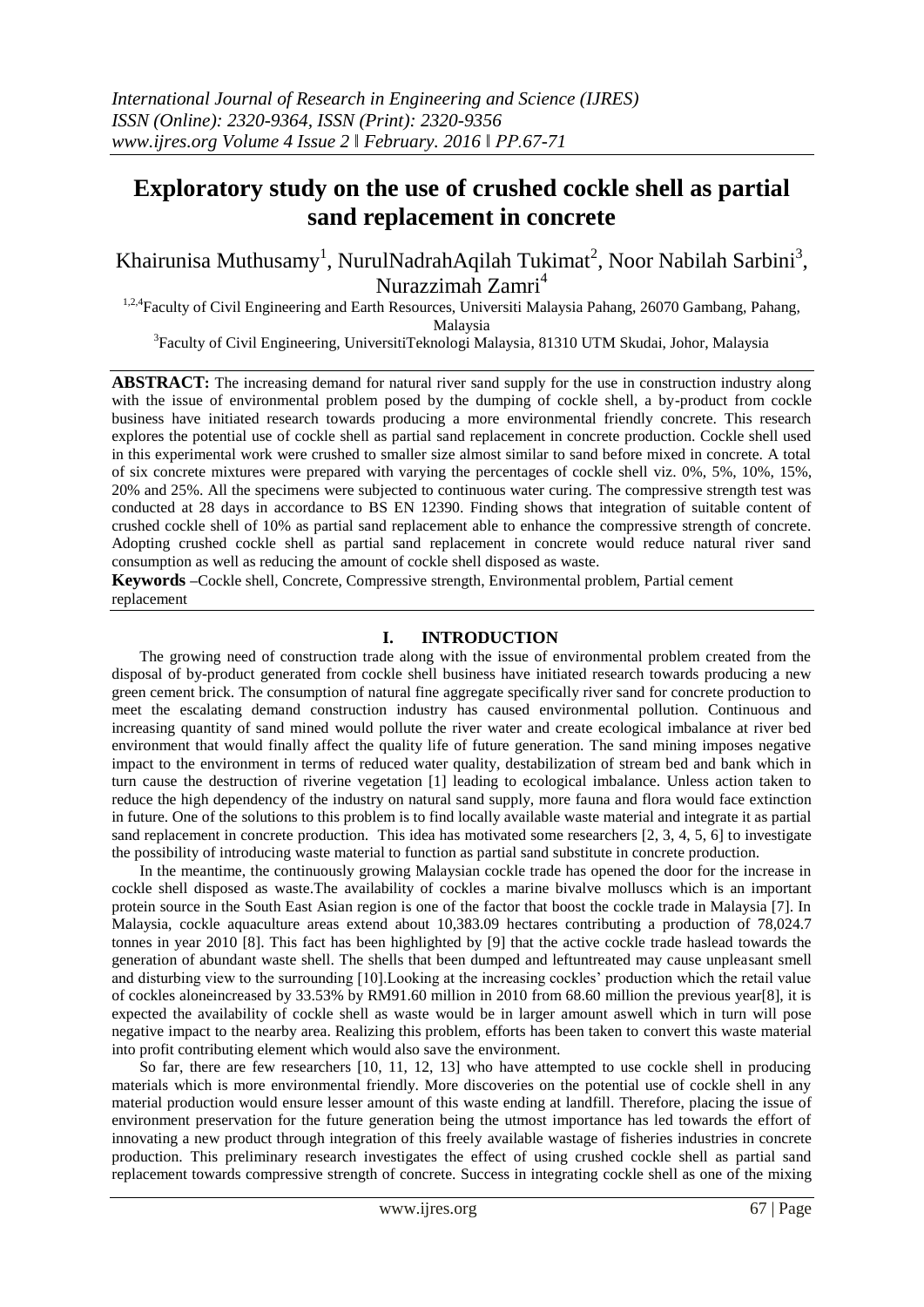ingredient in concrete production would expand the functionality of this waste thus reducing the amount of waste ending up as profitless and environmentally troubling waste as well reducing the natural sand consumption.

# **II. EXPERIMENTAL PROGRAMME**

### **2.1Materials**

During the preparation of the concrete specimen for the experimental work, among the mixing ingredients used are ordinary Portland cement, river sand, granite aggregate cockle shell, and tap water. Ordinary Portland cement (OPC) that conforms with [14] for Portland cement specification was used as the sole binder. Supplied tap water at the laboratory was used for concrete mixing work and curing purpose. Both aggregate river sand and granite aggregate was obtained from the local supplier. Cockle shells used in the research were obtained from a dumping site located in a district of Perak, West Malaysia. Fig. 1 and 2 illustrates the cockle before processed by cockle trade and cockle shell which disposed as waste. The cockle shell at dumping site were packed in the gunny sack and brought to the laboratory for further processing. Then, the shells were washed thoroughly until the dirt on its surface was removed. Then, it is air dried and crushed to be fine using jaw crusher before ready to be used for concrete preparation work. Crushed cockle shells appear more whitish as compared to river sand shown in Fig. 3 and 4 respectively. The XRF test result on crushed cockle shell presented in Table 1 indicated the high content of Calcium Oxide in this material.



**Fig.1 :**Cocklebefore processed by cockle trade **Fig. 2 :** Cockle shell which dumped as waste



**Fig.3** : Crushed cockle shell to be used in concrete **Fig.4** : River sand which normally used in concrete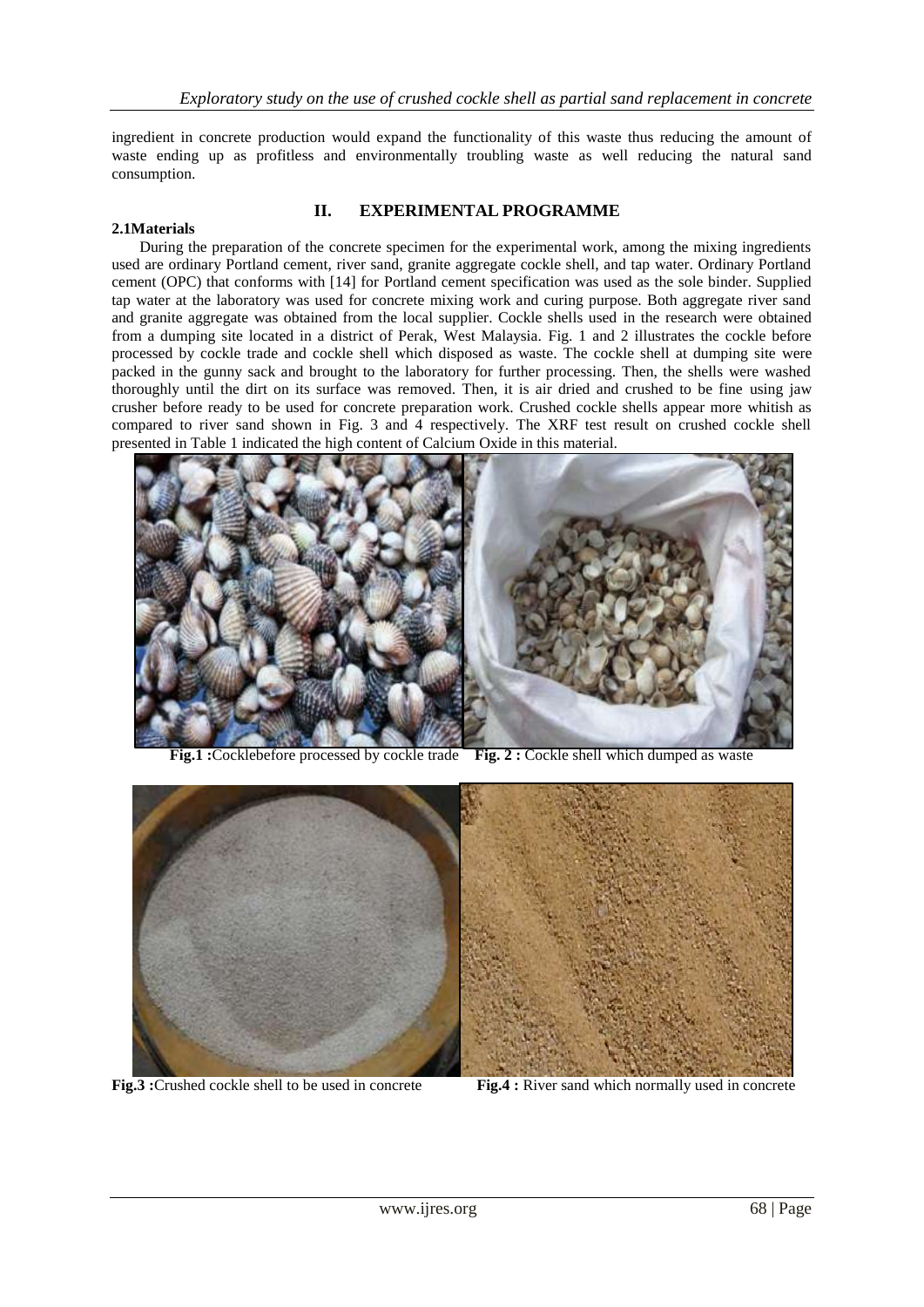| <b>Table 1:</b> Chemical ingredient results of crushed cockle shell |                    |  |  |  |
|---------------------------------------------------------------------|--------------------|--|--|--|
| <b>Chemical ingredient</b>                                          | Percentage $(\% )$ |  |  |  |
| Calcium Oxide (CaO)                                                 | 67.28              |  |  |  |
| Silicon Dioxide $(SiO2)$                                            | 0.50               |  |  |  |
| Sodium Oxide ( $Na2O$ )                                             | 0.42               |  |  |  |
| Iron Oxide (Fe <sub>2</sub> O <sub>3</sub> )                        | 0.27               |  |  |  |
| Aluminium Oxide $(Al_2O_3)$                                         | 0.19               |  |  |  |
| Strontium Oxide (SrO)                                               | 0.19               |  |  |  |
| Sulphur Trioxide $(SO_3)$                                           | 0.14               |  |  |  |
| Magnesium Oxide (MgO)                                               | 0.07               |  |  |  |
| Phosphorus Pentoxide $(P_2O_5)$                                     | 0.04               |  |  |  |
| Potassium Oxide $(K_2O)$                                            | 0.03               |  |  |  |
| Chlorine (Cl)                                                       | 0.03               |  |  |  |
| Manganese Oxide (MnO)                                               | 0.02               |  |  |  |
| Titanium Oxide $(TiO2)$                                             | 0.02               |  |  |  |

**Table 1 :** Chemical ingredient results of crushed cockle shell

## **2.2Mix Proportioning**

Six types of mixes namely plain concrete and crushed cockle shell concrete (KC) containing different content of crushed cockle shell as partial sand replacements were prepared. The concretes were prepared in the form of cubes (100x100x100mm). The control specimen, a plain concrete with 100% OPC of Grade 30 was designed using trial mix method. Next, the crushed cockle shell concrete was prepared by integrating a range of crushed cockle shell content as partial sand replacement. The use of crushed cockle shell as partial sand replacement in plain concrete was based on a simple approach viz. by direct replacement by weight of total fine aggregate content. The sand replacement is varied from 5% to 25% with 5% interval leading to the formulation of mix identified as K-0, K-5, K-10, K-15, K-20 and K-25 as tabulated in Table 2. Specimens were cast and then covered with wet gunny sack for 24 hours.After 24 hours, all specimens were removed from the mold and immersed in water tank for curing purpose. The compressive strength test was conducted at 7 and 28 days of curing adhering to the procedure in [15]. The compressive strength result for each mix was obtained by taking the average of three data.

|              | Mix Proportion $(kg/m^3)$ |      |                   |                             |       |
|--------------|---------------------------|------|-------------------|-----------------------------|-------|
| <b>Mixes</b> | Cement                    | Sand | Granite Aggregate | <b>Crushed Cockle Shell</b> | Water |
| $K-0$        | 432                       | 694  | 1041              |                             | 233   |
| $K-5$        | 432                       | 659  | 1041              | 35                          | 233   |
| $K-10$       | 432                       | 624  | 1041              | 69                          | 233   |
| $K-15$       | 432                       | 590  | 1041              | 104                         | 233   |
| $K-20$       | 432                       | 555  | 1041              | 139                         | 233   |
| $K-25$       | 432                       | 520  | 1041              | 174                         | 233   |

**Table 2.** Mix proportion of concrete mixes

# **III. RESULTS AND DISCUSSION**

Based on the result presented in Fig. 5, all specimens exhibit strength increment as curing period become longer. The continuous water curing ensures occurrence of undisturbed hydration process that is vital for formation of calcium silicate hydrate gel. The C-S-H gels produced fills in the existing pores contributing to pore refinement leading to denser and stronger concrete. The effectiveness of this curing method in enhancing concrete strength has been pointed out by [16]. Another researcher [17] also added thatcontinuously supplying water to the concrete would positively help the C-S-H gel production. Looking at the effect crushed cockle shell as partial sand replacement; evidentlythere are variations in thecompressive strength valueexhibited by the concrete depending on the amount of cockle shell added.It also can be deduced that the achievement of highest strength gain for concrete integrating crushed cockle shell as partial sand substitute is possible only when right amount of this waste material is added.

As can be observed, the inclusion of crushed cockle shell up to 10% to replacement the river sand contribute towards enhancement of concrete strength. Replacement from 5% and 10% manage to aid towards achievement of higher concrete strength that is 117% and 118% respectively of the plain concrete (K-0). Probably, the strength increment is due to the effective function of crushed cockle shell as filler. Beyond 10% replacement, the compressive strength continues to drop as content of crushed cockle shell added increases. This initial stage of study has indicated that, integration of suitable crushed cockle shell content could be used to replace natural river sand for concrete production having enhanced compressive strength. This new findings has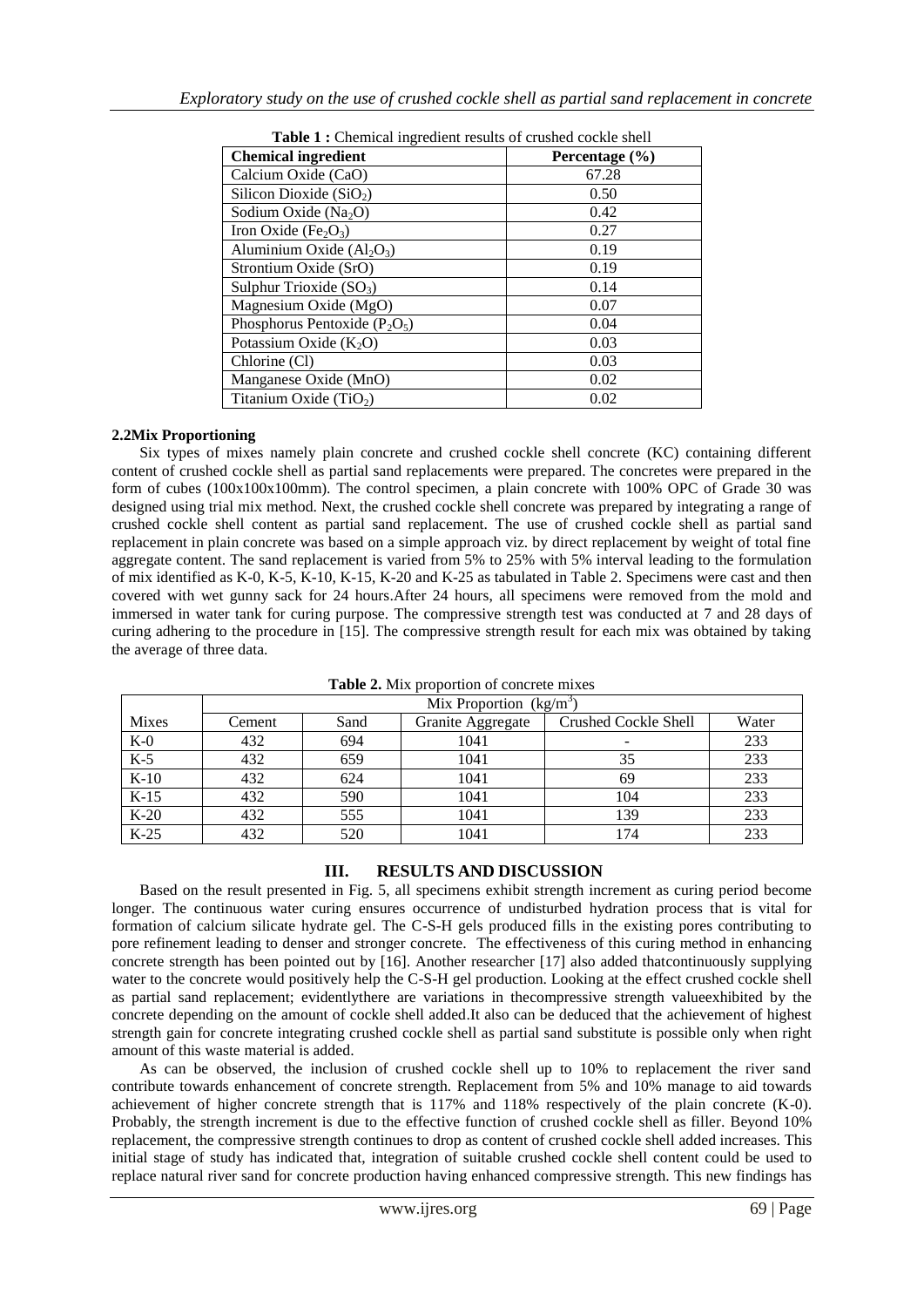opened a new door for research on the long term performance of concrete containing crushed cockle shell as partial sand replacement both in terms of mechanical properties as well as durability aspect.



**Fig.5 :**Effect of crushed cockle shell content on compressive strength of concrete at 28 days

## **IV. CONCLUSION**

This preliminary study discovers that integration of suitable percentage of crushed cockle shell as partial sand replacement would contribute towards enhancement of concrete strength. This early study has opened door for more investigation to be conducted on the performance of concrete containing crushed cockle shell in terms of durability in aggressive environment and also fire resistance. Generally, this discovery able to propose a more environmental friendly concrete with lower content of natural resources and most importantly, better strength performance compared to plain concrete.

## **V. Acknowledgements**

The authors would like express their gratitude to Universiti Malaysia Pahang for funding the research through grant RDU. The contributions of the technical staff of Concrete Laboratory are gratefully acknowledged.

#### **REFERENCES**

- [1] M.A. Asyraf, M.J. Maah, I. Yusoff, A. Wajid and K. Mahmud, Sand mining effects, causes and concerns: A case study from Bestari Jaya, Selangor, Peninsular Malaysia, *Scientific Research and Essays, 6(6*), 2011, 1216 -1231.
- [2] Z.Z. Ismail, and E.A. Al-Hashmi, Reuse of waste iron as partial replacement of sand in concrete production. *Waste Management, 28 (11)*, 2008, 2048-2053
- [3] E.I Yang, M.Y Kim, H.G. Park, and S.T. Yi, Effect of oyster shell substituted as fine aggregate on concrete characteristic: Part 1. Fundamental Properties, *Cement and Concrete Research, 35(11),* 2010. 2175-2182.
- [4] K. Muthusamy, N.A. Zulkepli, and F. Mat Yahaya, Exploratory study on oil palm shell as partial sand replacement in concrete, *Research Journal of Applied Science, Engineering and Technology, 5(7),*  2013,. 2372-2375.
- [5] F. Mat Yahaya, K. Muthusamy, S. Wan Ahmad, and M.W. Hussin, Sulphate resistance of aerated concrete containing palm oil fuel ash as partial sand replacement, *Proceedings of 2015 International Conference on Innovations in Civil and Structural Engineering*, Istanbul, Turkey, 2015, 246-251
- [6] G.G. Prabhu, H.H. Jung, and Y.K. Yun, Effects of foundry sand as a fine aggregate in concrete production, *Construction and Building Materials, 70,* 2014, 514-521.